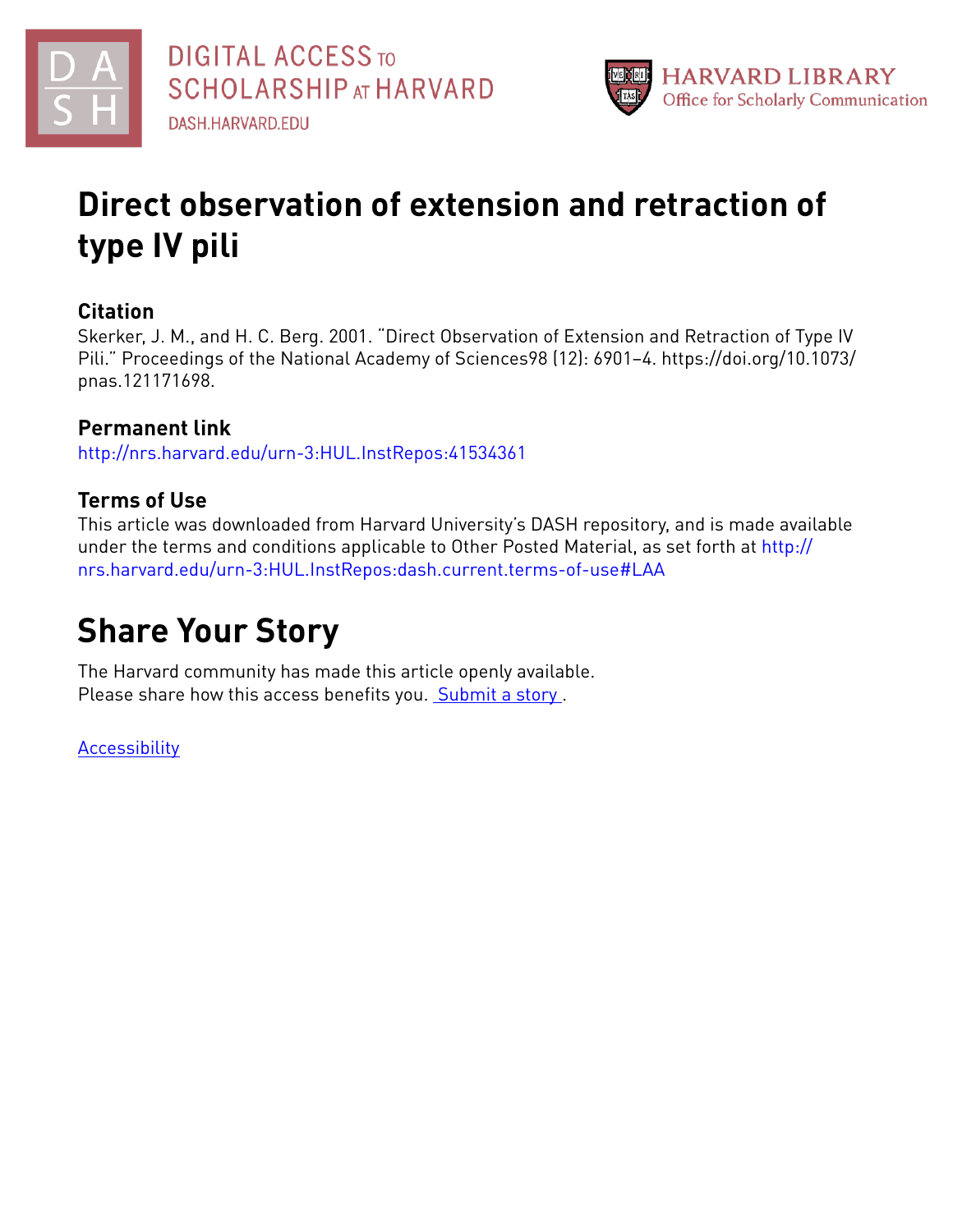# **Direct observation of extension and retraction of type IV pili**

## **Jeffrey M. Skerker and Howard C. Berg\***

Rowland Institute for Science, Cambridge, MA 02142; and Department of Molecular and Cellular Biology, Harvard University, Cambridge, MA 02138

Contributed by Howard C. Berg, April 9, 2001

**Type IV pili are thin filaments that extend from the poles of a diverse group of bacteria, enabling them to move at speeds of a few tenths of a micrometer per second. They are required for twitching motility, e.g., in** *Pseudomonas aeruginosa* **and** *Neisseria gonorrhoeae***, and for social gliding motility in** *Myxococcus xanthus***. Here we report direct observation of extension and retraction of type IV pili in** *P. aeruginosa***. Cells without flagellar filaments were labeled with an amino-specific Cy3 fluorescent dye and were visualized on a quartz slide by total internal reflection microscopy. When pili were attached to a cell and their distal ends were free, they extended or retracted at rates of about 0.5**  $\mu$ **m s<sup>-1</sup> (29°C). They also flexed by Brownian motion, exhibiting a persistence length of** about 5  $\mu$ m. Frequently, the distal tip of a filament adsorbed to the **substratum and the filament was pulled taut. From the absence of lateral deflections of such filaments, we estimate tensions of at least 10 pN. Occasionally, cell bodies came free and were pulled forward by pilus retraction. Thus, type IV pili are linear actuators that extend, attach at their distal tips, exert substantial force, and retract.**

#### $Pseudomonas$   $a$ eruginosa | twitching motility | fluorescence

**M** otile bacteria swim, swarm, or glide. Gliding refers to movement on a solid surface, such as glass or hard agar, without flagella, usually in the direction of the long axis of a cell (1). One form of gliding, known either as twitching motility or as social gliding, depends on 6-nm diameter filaments called type IV pili that extend from the pole of a cell (2–6). Twitching cells can exhibit chemotaxis  $(7)$  and/or phototaxis  $(8)$ . Twitching motility is required for formation of biofilms (9), and social gliding is important for formation of fruiting bodies (10).

We studied twitching motility in *Pseudomonas aeruginosa*, a common Gram-negative bacterium that acts as an opportunistic human pathogen. It causes bacteremia in burn victims, infections of the urinary tract in catheterized patients, chronic lung infections in patients with cystic fibrosis, and acute ulcerative keratitis in users of extended-wear soft-contact lenses (11, 12). *P. aeruginosa* has a single flagellum and multiple type IV pili; thus, it can move by swimming or twitching motility. Pili-mediated adhesion is a known virulence factor (13) and the molecular genetics of pilus assembly has been studied extensively (14). It is thought that twitching motility allows cells to spread on body surfaces during infection (6).

Type IV pili have been seen with an electron microscope (15, 16) but have not been visualized *in vivo*. Recently, the motion of bacterial flagella was analyzed by labeling intact cells with amino-specific fluorescent dyes (17). By labeling cells of *P. aeruginosa* with an amino-specific Cy3, we have observed directly pilus extension, pilus retraction, and retraction-mediated cell movement. Our work confirms and extends that of Mertz *et al.* (18), who used an optical trap to measure the force of retraction of pili of *Neisseria gonorrhoeae* linked by anti-pilin Abs to latex beads, and of Sun *et al.* (19), who analyzed the motion of cells tethered by pili in *Myxococcus xanthus*.

### **Materials and Methods**

**Bacterial Strains.** All *P. aeruginosa* strains were derived from the clinical isolate PAK (S. Lory, Harvard Medical School, Boston). Cells of *P. aeruginosa* swim by means of a single polar flagellum. Twitching motility is flagella-independent; therefore, synthesis of this filament was suppressed by insertion of a gentamycinresistance cassette into the flagellin (*fliC*) locus. We generated strain PAK*fliC*::gm<sup>R</sup> by electroporation of plasmid pMS590 (S. Lory). In a similar fashion, the *fliC* locus was disrupted in PAK $\Delta$ *pilA* (20) to generate PAK*fliC*::gm<sup>R</sup> $\Delta$ *pilA*.

**Cy3 Labeling.** A culture was grown in 20 ml of LB (1% Bacto–tryptone/0.5% yeast extract/0.5% NaCl) at 37°C with rotary shaking at 250 rpm. Cells (2 ml) were harvested in exponential phase  $(OD_{600} = 2.0)$  and washed 3 times in labeling buffer (50 mM KPO<sub>4</sub>, pH 8.0/5 mM MgCl<sub>2</sub>/25  $\mu$ M EDTA) by gentle centrifugation. After the third wash, the pellet was resuspended in 0.5 ml of labeling buffer containing 1 vial of Cy3 monofunctional succinimidyl ester (enough dye to label 1 mg of protein; Amersham Pharmacia), an aminospecific fluorescent dye. After 1 h at room temperature, samples were washed 3 times and resuspended in a minimal growth medium—mineral salts (21) supplemented with a nitrogen and carbon source  $(0.2\% \text{ KNO}_3^3/0.5\% \text{ sodium suc-}$ cinate; ref. 22). A 1- $\mu$ l sample was placed on a quartz slide and covered with an 18-mm square glass coverslip sealed at its edges with Valap  $(1:1:1$  petroleum jelly/lanolin/paraffin), yielding a fluid depth of about  $3 \mu m$ .

**Fluorescence Microscopy.** The condenser of a Nikon Optiphot microscope was replaced with a 2.5-cm 60° silica prism. The quartz slide was mated to the top of this prism with glycerol. Light from a 532-nm diode laser (BWT-20; 23 mW; B & W Tek, Newark, DE) was reflected by a mirror into the side of the prism at an angle just yielding total internal reflection at the quartz–water interface. The light was polarized circularly (with a quarter-wave plate), attenuated by half to reduce bleaching (with a neutral-density filter), and focused (with an 88-mm focal-length lens) to a small spot. Cells were observed with a Nikon PlanApo  $60/1.2$  water-immersion objective, with a long-pass emission filter (Chroma HQ545 LP) inserted between the objective and the camera. The prism and objective turret were temperature-controlled and the temperature at the sample was checked with a small thermocouple. Images were recorded on Hi-8 tape with a CCD camera run with automatic gain control in 10-frame integration mode (WV-BP550, Panasonic).

**Image Analysis.** Tapes were digitized at 1-s intervals with a G3 Power Macintosh equipped with a Scion (Frederick, MD) LG-3 frame grabber, using Scion IMAGE (version 1.62c). Distance measurements were made with the line tool of this program calibrated against an objective micrometer. For each extension or retraction event, only the initial and final lengths were used

<sup>\*</sup>To whom reprint requests should be addressed at: Bio Labs, Harvard University, 16 Divinity Avenue, Cambridge, MA 02138. E-mail: hberg@biosun.harvard.edu.

The publication costs of this article were defrayed in part by page charge payment. This article must therefore be hereby marked "*advertisement*" in accordance with 18 U.S.C. §1734 solely to indicate this fact.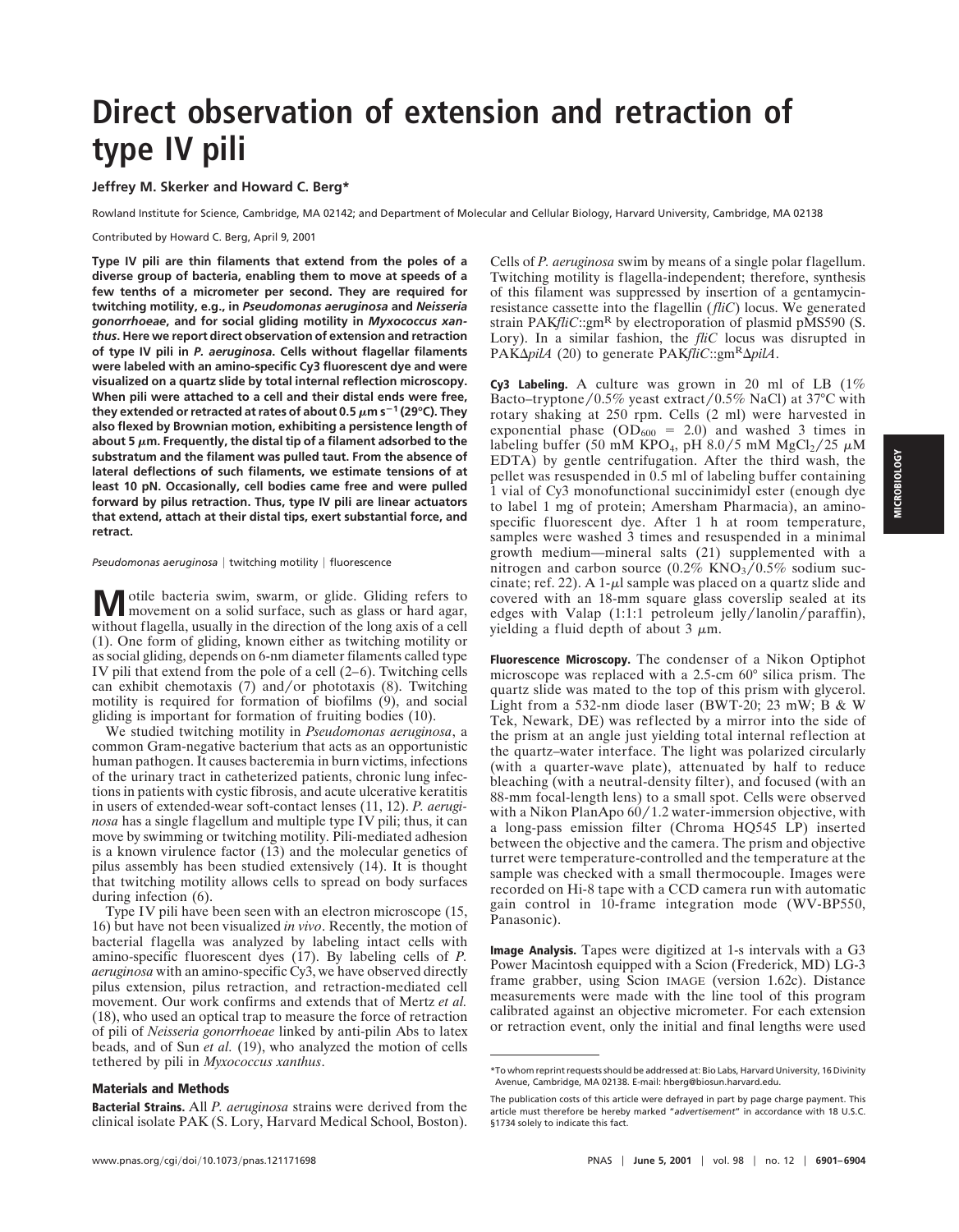

**Fig. 1.** Visualization of Cy3-labeled pili on nonflagellate cells of *P. aeruginosa*. (*A* and *B*) Filament extension and retraction. (*C*) Filaments under tension. (*D* and *E*) Cell movement. Elapsed time (*t*) in s. (Bars =  $2 \mu m$ .)

to calculate rates. If the motion was discontinuous, e.g., if a pilus retracted, attached at its tip, came free, and then continued to retract, the rate was computed as the average over successive intervals. Filament straightness was judged by eye and straightedge with enlarged prints. The mean velocity of a cell was determined from measurements of displacements of its body made over at least 10 consecutive intervals.

### **Results**

Twitching motility in *P. aeruginosa* occurs efficiently at either a plastic–agar or glass–agar interface, where single cells can move at speeds up to 0.2  $\mu$ m s<sup>-1</sup> (4). Using a nonflagellate strain, we monitored pilus function at a quartz–water interface, which simplified imaging. When cells of this strain were labeled with Cy3, they showed filaments emerging from the poles, usually at one end only. No filaments were observed on a *pilA* mutant, demonstrating that the filaments were type IV pili. Filaments attached to a cell body could extend and retract, and if free at their distal tips, exhibit thermal fluctuations in shape (Fig. 1 *A*–*C*). When a filament attached to the quartz surface at its distal tip, it was pulled straight. After release of the tip, it could continue to retract. Alternatively, the cell body was pulled forward (Fig. 1 *D* and *E*).

Pili on individual cells changed their lengths independently. For example, in Fig. 1A for  $t = 0$  to 30 s, filament a remained extended and taut, whereas filament c retracted. Filament d extended during the first 6 s and then retracted, disappearing by  $t = 12$  s. Filament c attached briefly at its distal tip at about  $t =$ 

24 s. Between  $t = 30$  and 104 s (not shown), filaments a and b remained the same length, whereas filament c continued to shorten. At  $t = 104$  s, filament c attached at its tip. At  $t = 110$  s, filament a let go and began to retract. Between  $t = 122$  and 128 s, filament c let go and retracted.

Alternations between extension and retraction could be quite abrupt. For example, one filament in Fig. 1*B* (tip marked by arrow) extended during the first 8 s and retracted during the next 8 s. Also, when pili emerged from the cell body they looked as bright as pili that already had extended. This is shown by filament d in Fig. 1*A*. These results imply that fluorescent subunits are recycled, consistent with current models of pilus assembly that use a membrane pool of pilin subunits (23–25). However, the cell bodies were so highly fluorescent that we were not able to tell where this pool might be located.

Pili that were broken off of cells exhibited thermal fluctuations in shape but never changed their length, as shown in Fig. 2. Computation of the cosine correlation function for this filament gave a persistence length of about 5  $\mu$ m, similar to that of actin (26).

We determined the extension and retraction rates for individual pili found on 29 different cells, obtaining the results shown in Fig. 3. The mean extension rate was  $0.50 \pm 0.18 \ \mu m s^{-1}$  (mean  $\pm$  SD; *n* = 17) and the mean retraction rate was 0.48  $\pm$  0.18  $\mu$ m  $s^{-1}$  ( $n = 57$ ). The two distributions had similar shapes.

Cells moved by extending pili, letting them attach at their distal ends, and retracting them. Extension did not seem to cause any cell movement; pili probably are too flexible to push a cell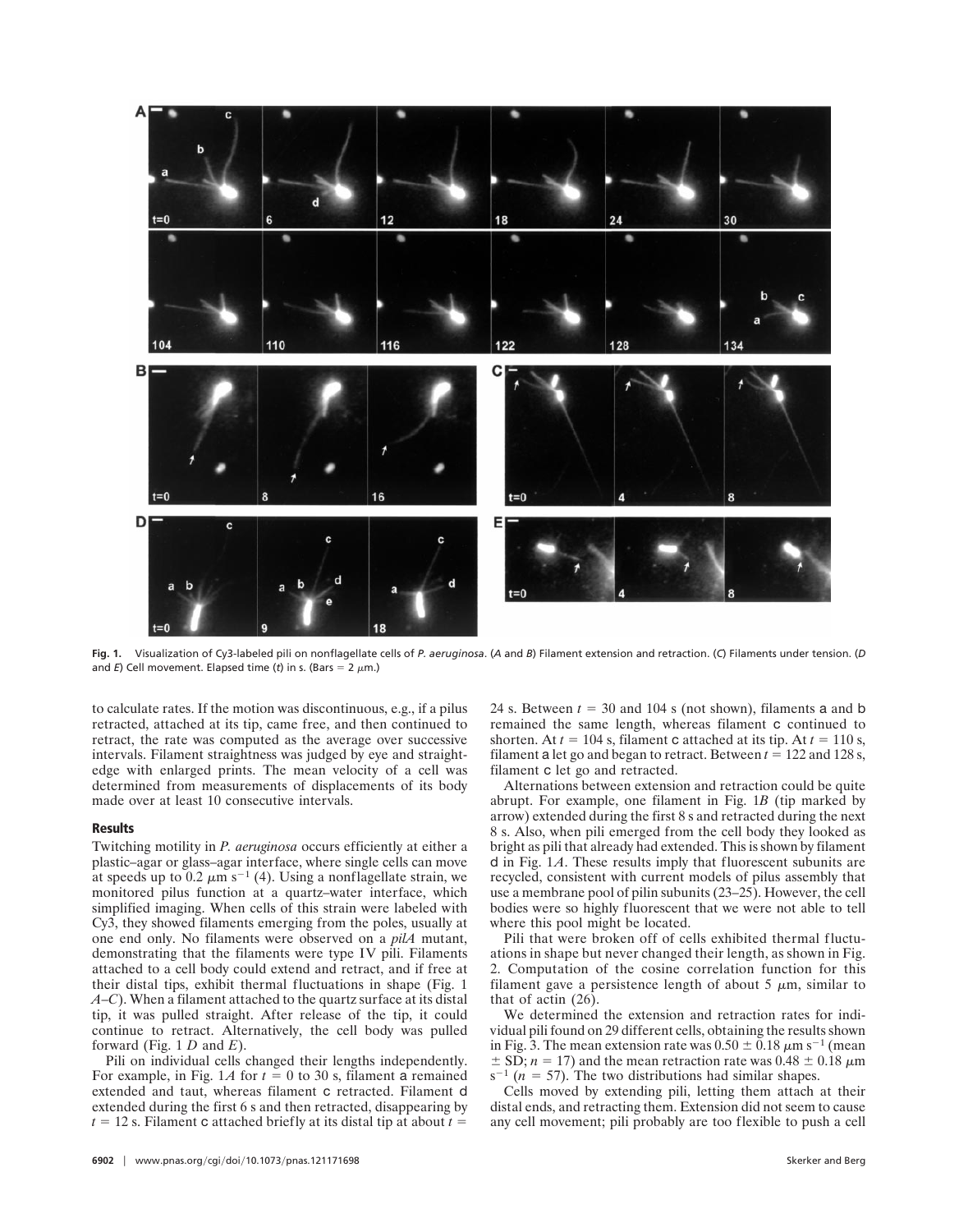

**Fig. 2.** A broken pilus exhibiting thermal fluctuations in shape over a time span of 15 s. This filament was attached to the substratum at its left end. Elapsed time (*t*) in s. (Bar =  $2 \mu$ m.)

forward. Retraction, however, generated motion that was discontinuous. Motion of the cell body occurred in excursions of about 1–6  $\mu$ m. The velocity for 11 such events was 0.31  $\pm$  0.21  $\mu$ m s<sup>-1</sup> (mean  $\pm$  SD), which is similar to the speed observed for twitching motility (3, 6). Examples are shown in Fig. 1 *D* and *E*. In Fig. 1*D*, filaments a and b both shortened while remaining attached at their tips. Filaments c and d were initially free but then attached and pulled the cell forward. Filaments b and e retracted fully, disappearing from view. In Fig. 1*E*, a single filament (arrow) pulled the cell forward. Because the cell began by moving to the right rather than downwards to the right, a second filament must have been involved early on. We do not know whether the differences in retraction rates of free and attached pili are significant; however, we would expect retraction rates to be smaller under load. The load depends, in turn, on how the cell body interacts with the substratum. Because most cells failed to move at all, the interaction with quartz must be relatively strong.

Evidently, the distal tip of a pilus serves as a nonspecific adhesin. Broken pili often attached to quartz at one end, as shown by the filament in Fig. 2. Pili that protruded from cells also attached to quartz, but only at their distal ends (Fig. 1 *A* and *C*–*E*). Lee *et al.* (27) have demonstrated that the C-terminal disulfide loop region of the pilin subunit of *P. aerugino*sa is exposed at the distal tip of the filament and can bind certain glycosphingolipids.

We estimated the retraction force by examining the lateral displacements of filaments at their midpoints, assuming that they are flexible, like threads. This displacement, caused by thermal motion, is smaller the higher the tension. If a thread of length, *L*, is put under tension, *F*, and then is pulled sideways in the middle a small distance,  $\delta y$ , the restoring force is  $(4F/L)\delta y$ . The thread behaves like a spring with spring constant  $(4F/L)$ . The energy stored in this spring for total displacement *y* is  $(2F/L)y^2$ . By equipartition, the mean value of this energy is equal to  $kT/2$ , where k is Boltzmann's constant and T is the absolute temperature (28). Therefore,  $F = kTL/(4\langle y^2 \rangle)$ , where  $\langle y^2 \rangle$  is the mean-square displacement. None of the attached filaments seemed to flex. Assuming that we could have seen displacements of one-fourth of the width of the image of a filament  $(y = 0.05)$  $\mu$ m), we obtain for the filament of greatest length ( $L = 25 \mu$ m;

- 1. Henrichsen, J. (1972) *Bacteriol. Rev.* **36,** 478–503.
- 2. Strom, M. S. & Lory, S. (1993) *Annu. Rev. Microbiol.* **47,** 565–596.
- 3. Bradley, D. E. (1980) *Can. J. Microbiol.* **26,** 146–154.
- 4. Semmler, A. B., Whitchurch, C. B. & Mattick, J. S. (1999) *Microbiology* **145,** 2863–2873.
- 5. Wall, D. & Kaiser, D. (1999) *Mol. Microbiol.* **32,** 1–10.
- 6. Henricksen, J. (1983) *Annu. Rev. Microbiol.* **37,** 81–93.
- 7. Kearns, D. B., Robinson, J. & Shimkets, L. J. (2001) *J. Bacteriol.* **183,** 763–767.
- 8. Bhaya, D., Watanabe, N., Ogawa, T. & Grossman, A. R. (1999) *Proc. Natl. Acad. Sci. USA* **96,** 3188–3193.
- 9. O'Toole, G. A. & Kolter, R. (1998) *Mol. Microbiol.* **30,** 295–304.
- 10. Spormann, A. M. (1999) *Microbiol. Mol. Biol. Rev.* **63,** 621–641.



**Fig. 3.** Histograms of rates of pilus extension and retraction. (*A*) Extension of 17 pili. (*B*) Retraction of 57 pili.

Fig. 1*C*)  $F > 10$  pN. This estimate is lower than forces observed for some retraction events in *N. gonorrhoeae* of 80 pN or more (18). However, those experiments were done by measuring the retraction force between an immobilized cell and a  $1-\mu m$  bead coated with anti-pilin mAb held by an optical trap. Therefore, more than one pilus might have been involved. Unambiguous results could be obtained by combining our techniques, i.e., by pulling beads attached to single fluorescent pili.

### **Discussion**

Pilus retraction was first proposed by Marvin and Hohn (29) to account for the disappearance of F pili after infection with bacteriophage and for the association of mating cells during conjugation. According to their model, adsorption of phage to the side or tip of a pilus, or binding of an  $F^-$  cell to the tip, triggers retraction. Subsequent studies in *Escherichia coli* (30, 31), *P. aeruginosa* (32–34), and *Caulobacter crescentus* (35, 36) strengthened the hypothesis that pilus retraction plays a role in the translocation of pili-specific phage to the cell surface. The role of pilus retraction in cell motility was first proposed by Bradley (3). Our experiments leave little doubt that twitching motility in *P. aeruginosa* is driven by type IV pilus retraction. We expect our method of visualizing bacterial pili to be widely applicable. Using fluorescent labels, one now should be able to visualize movement of both phages and pili during infection, or of cells and pili during conjugation. It should also be possible to look at extension and retraction of pili in *M. xanthus* to test the hypothesis that cells glide forward and backward by activating pili at opposite ends of the cell (19). Similar experiments could be done with *P. aeruginosa.* Finally, we can learn whether groups of cells glide or twitch by extending pili from one to another (10).

Movie files are available at http://www.rowland.org.

We thank M. Wolfgang and S. Lory for strains and advice; W. S. Ryu for computations of persistence lengths and for comments on the manuscript; and A. L. Greenwood for comments on the manuscript also. This work was supported by the Rowland Institute for Science.

- 11. Lyczak, J. B., Cannon, C. L. & Pier, G. B. (2000) *Microbes. Infect.* **2,** 1051–1060.
- 12. Stover, C. K., Pham, X. Q., Erwin, A. L., Mizoguchi, S. D., Warrener, P., Hickey, M. J., Brinkman, F. S., Hufnagle, W. O., Kowalik, D. J., Lagrou, M., *et al.* (2000) *Nature (London)* **406,** 959–964.
- 13. Hahn, H. P. (1997) *Gene* **192,** 99–108.
- 14. Mattick, J. S., Whitchurch, C. B. & Alm, R. A. (1996) *Gene* **179,** 147–155.
- 15. Bradley, D. E. (1972) *Genet. Res.* **19,** 39–51.
- 16. Weiss, R. L. (1971) *J. Gen. Microbiol.* **67,** 135–143.
- 17. Turner, L., Ryu, W. S. & Berg, H. C. (2000) *J. Bacteriol.* **182,** 2793–2801.
- 18. Mertz, A. J., So, M. & Sheetz, M. P. (2000) *Nature (London)* **407,** 98–102.
- 19. Sun, H., Zusman, D. R. & Shi, W. (2000) *Curr. Biol.* **10,** 1143–1146.